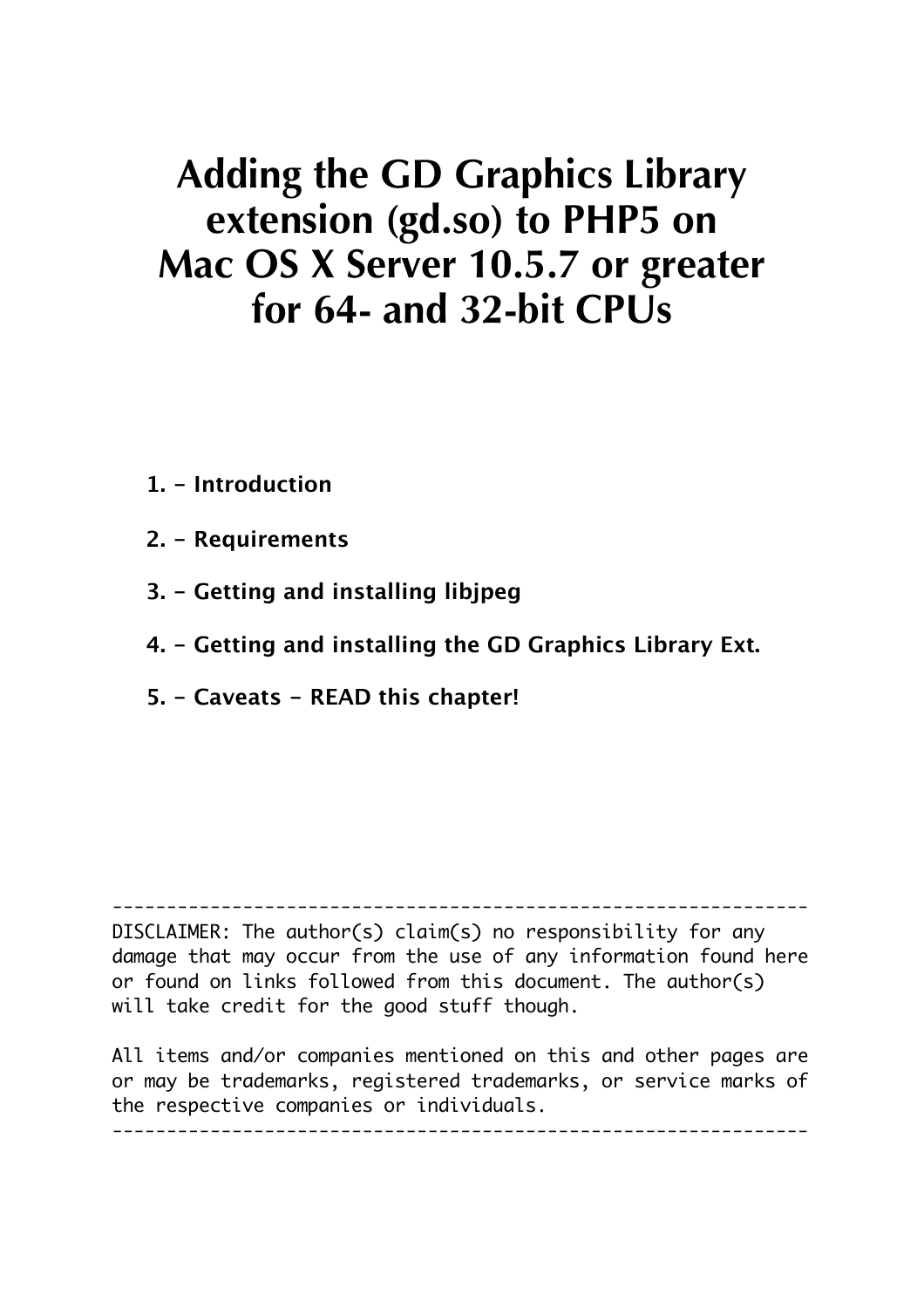## **1. - Introduction**

NOTE: With the introduction of Mac OS X Server 10.5 Leopard a few things have changed with regards to included libraries and PHP5. For example, the mysql client libraries are not present anymore, so recompiling PHP exactly as intended by Apple is not possible. It still is possible to update PHP5 when new versions come out, but it will require a few workarounds. Given this situation, we have decided to split the GD and PHP tutorials into 10.4.x and 10.5.x versions. Furthermore, the 10.5 tutorial on the GD Graphics Library is now available in two flavors. One, universally applicable and one purely PHP centric, like the current one.

The purpose of this document is to provide instructions on how to add the GD Graphics Library Extension (gd.so) to PHP5 on OS X 10.5.7 or greater Server. Since there are certain differences, it has separate instructions for 64- and 32-bit CPUs.

Unlike our other tutorial: "Installing GD Graphics Library on Mac OS X Server 10.5.x", this will not install a universally available library, but only what is required to use GD from PHP5. On the bright side, you will not need to recompile PHP5 from scratch.

You will not find many explanations as to why something is done one way or the other. There are plenty of tutorials on this around on the internet. This document should just help you in getting things done.

The GD Graphics Library depends on other libraries to be installed first. These include: zlib, libpng, libjpeg et al. Luckily, the Developer Tools for OS X Server 10.5 include current versions for all but libjpeg.

This document will require you to use the command line. If you do not feel comfortable with using the command line, you should look for a ready made installer package or for somebody to assist you.

This document is written for Mac OS X 10.5.7 or greater. It may or may not work on earlier versions.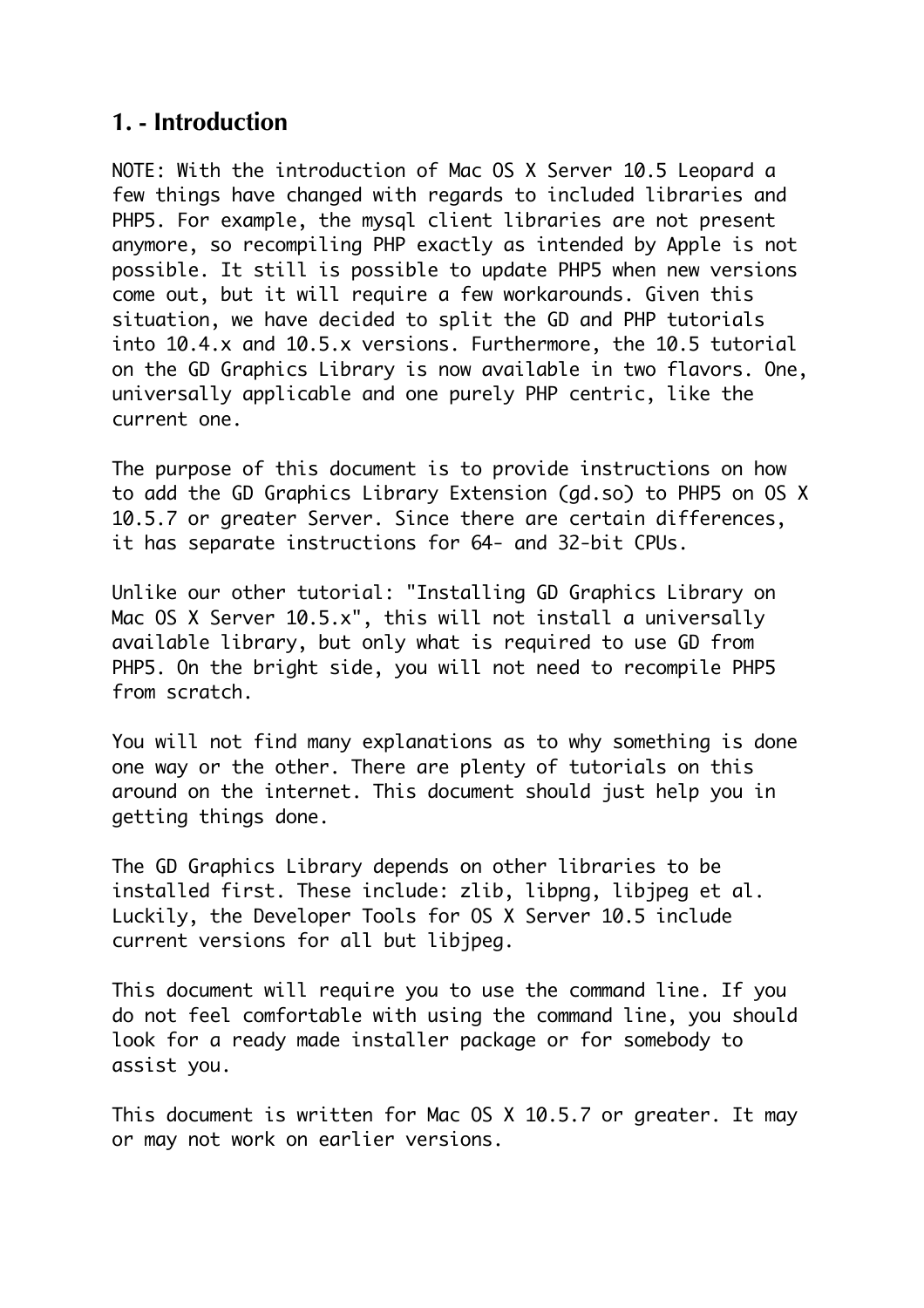DISCLAIMER: Whatever you do based on this document, you do it at your own risk! Just in case you haven't understood: Whatever you do based on this document, you do it at your own risk!

This tutorial has been tested on a standard Mac OS X 10.5.7 Server installation. If you have already tinkered with your system, be aware that things might differ. It is impossible for me to foresee all changes that one might have applied to a server.

This tutorial contains step-by-step instructions for the terminal. Although you could just type them in line by line, it is recommended you have a basic understanding of the terminal.

**NOTE: Throughout this document you will see a few instructions that differ between 32- and 64-bit CPUs. Leopard Server is built with Universal Binaries, which contain 4 architectures (32- and 64-bit for PPC and Intel). On a 64-bit system, Apache2 will try to load the 64-bit image of libphp5.so, so it is important that Apache2 can find it. Thus, we must compile PHP5 and/or all related modules as the same type of Universal Binary. Well, you could also just build versions relevant to your system, but I am not going to publish x variations ;-)**

**(This is a very simplified version of what really goes on, just so you understand certain apparent redundancies).**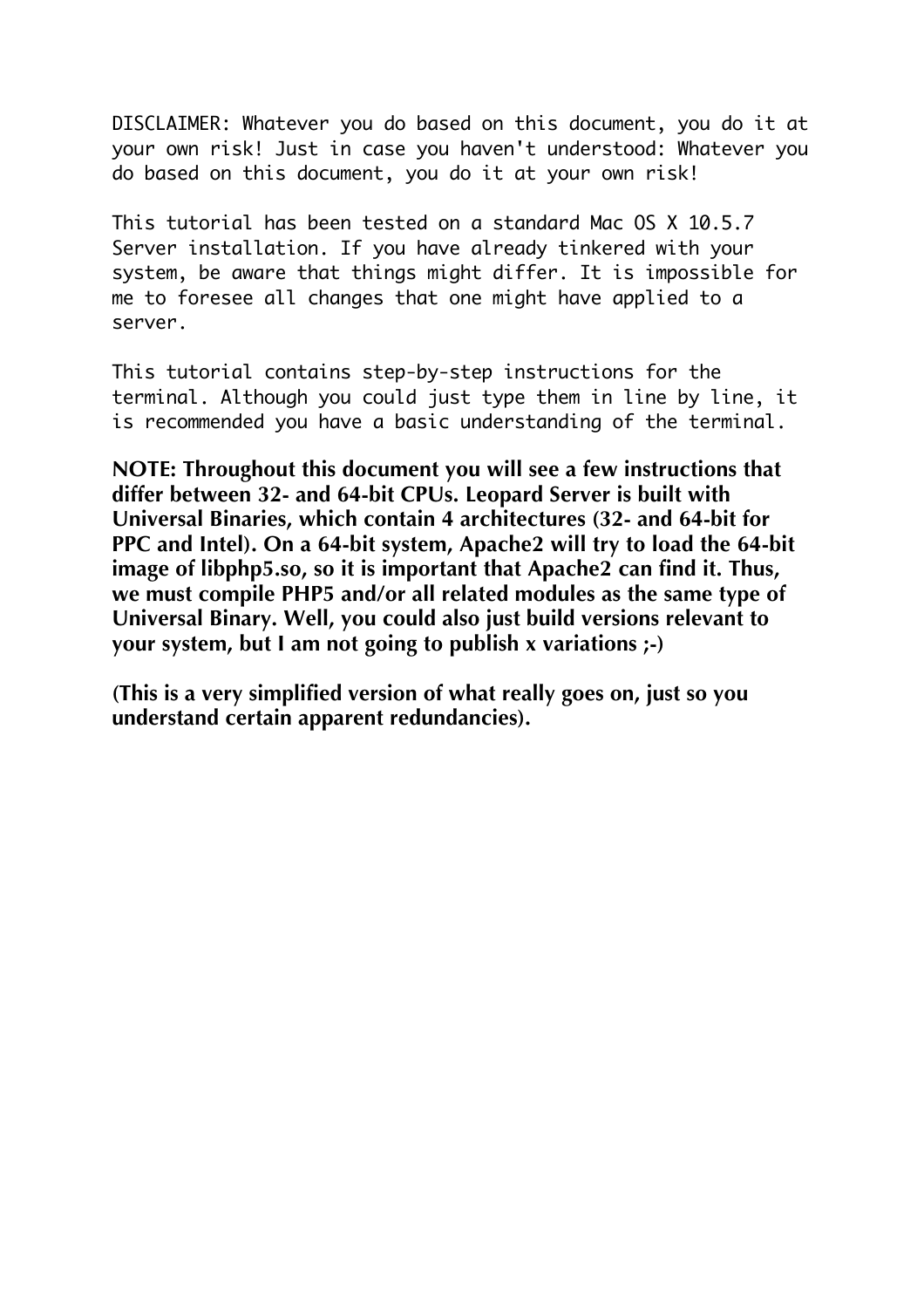# **2. - Requirements**

Before you get started, you need to make sure some basic requirements are met:

- You have made a backup of your system.
- You have the latest version of Apple's Developer Tools (XCode 3.1.2 or higher for 10.5) installed. Dev Tools are available on your Server DVD and as a free download from Apple's Developer Connection.
- X11 is installed (part of standard OS X Server install unless you deselect it)
- X11 SDK is installed (available on your OS X Developer Tools Disc or Image and part of the standard installation. This is different from the X11 client that comes with OS X.)
- You do have a backup
- You are running 10.5.7 or greater
- You have not manually updated anything related to GD, libpng, libjpeg and freetype so far (if you have, you must know how to adapt these instructions to the changes you made).
- Not a requirement, but it is recommended you subscribe to our newsletter(s) or follow us on Twitter to be informed when updated versions of this and other tutorials become available: http://osx.topicdesk.com/newsletter/

http://twitter.com/topicdesk/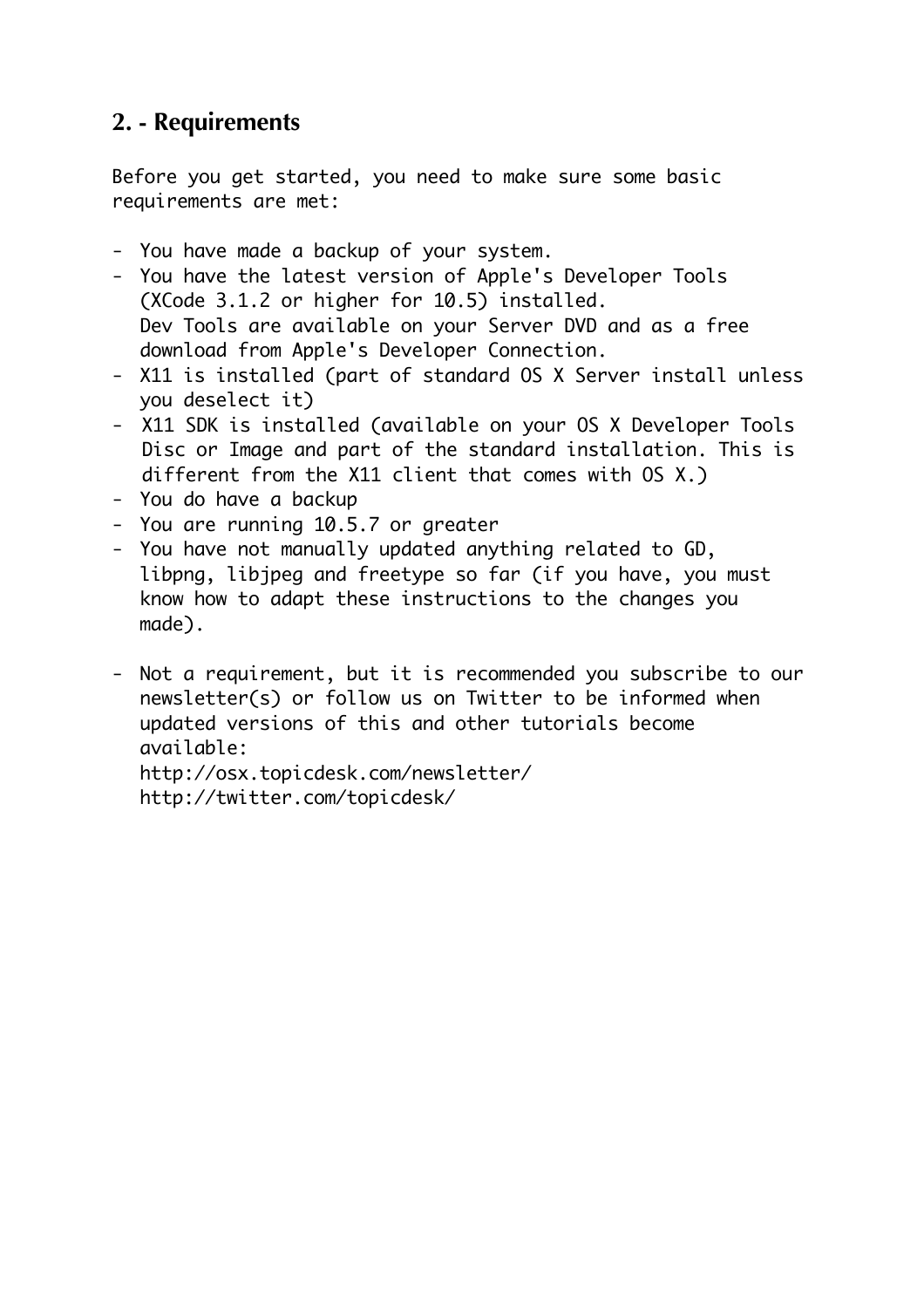## **3. - Getting and installing libjpeg**

This chapter will guide you through installing libjpeg. It is required for GD to work.

So let's get going: Make sure you are logged in as root.

Get and install the latest version of the libraries by issuing the following commands (*in oblique type*). Issue them one after the other making sure you do not miss any dots or slashes. Note that the download URLs may change in the future. In that case just replace the URLs in this document with the current one. Lines wrapping without line spacing are a single command.

(First we create our environment)

*mkdir -p /SourceCache*

*cd /SourceCache*

(Now we get the jpeg library and unpack it.)

*curl -O ftp://ftp.internat.freebsd.org/pub/FreeBSD/ distfiles/jpegsrc.v6b.tar.gz*

*tar xzpf jpegsrc.v6b.tar.gz*

(Next we install libjpeg)

*cd /SourceCache/jpeg-6b*

*cp /usr/share/libtool/config.sub .* 

*cp /usr/share/libtool/config.guess .*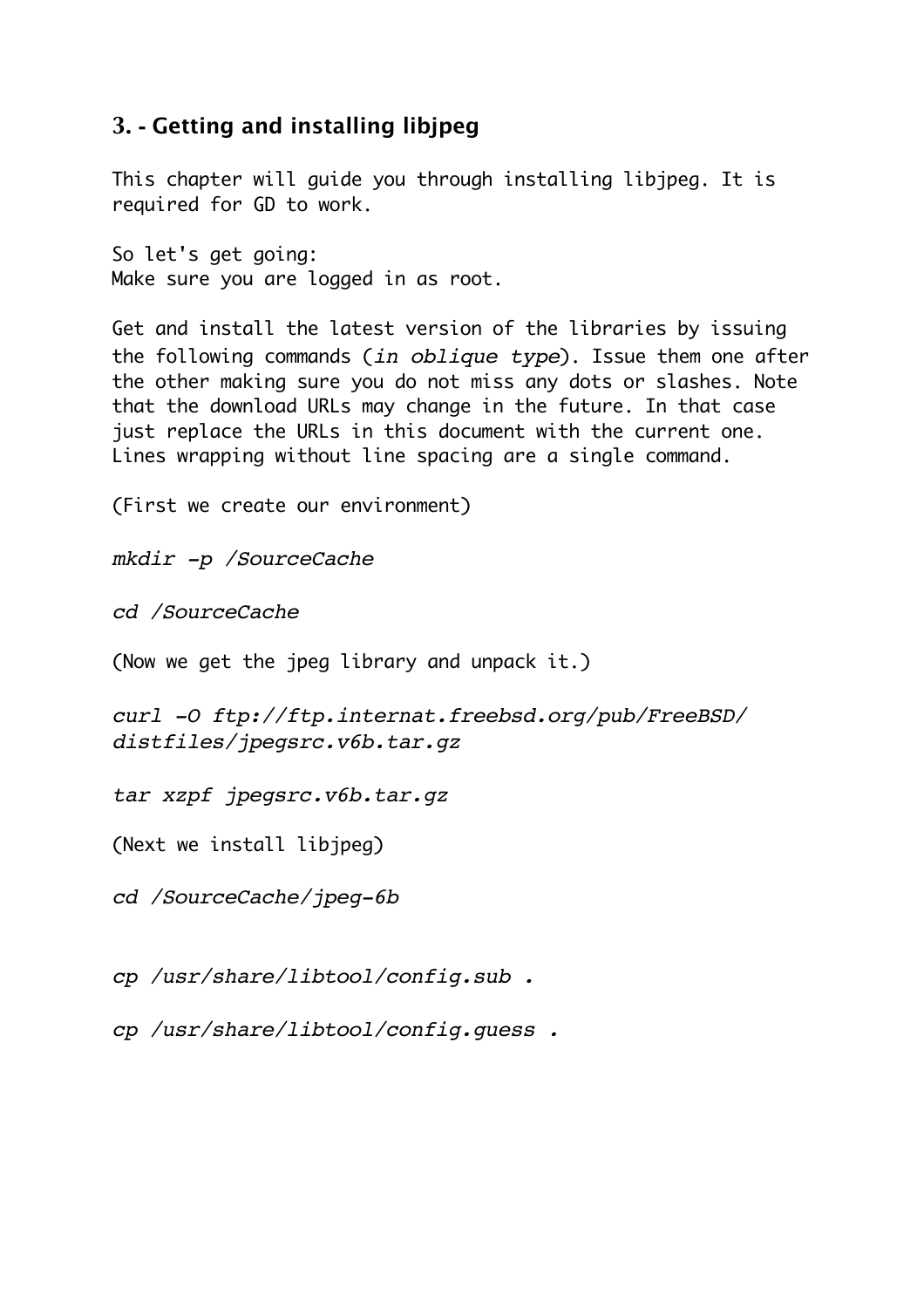NOTE: The following configure command is different for 32- and 64-bit CPUs

NOTE: Just in case you missed it: The following configure command is different for 32- and 64-bit CPUs

For 32-bit use:

*./configure --enable-shared*

For 64-bit use:

*MACOSX\_DEPLOYMENT\_TARGET=10.5 CFLAGS="-arch ppc -arch ppc64 -arch i386 -arch x86\_64 -g -Os -pipe -no-cppprecomp" CCFLAGS="-arch ppc -arch ppc64 -arch i386 -arch x86\_64 -g -Os -pipe" CXXFLAGS="-arch ppc -arch ppc64 arch i386 -arch x86\_64 -g -Os -pipe" LDFLAGS="-arch ppc -arch ppc64 -arch i386 -arch x86\_64 -bind\_at\_load" ./ configure --enable-shared*

*make*

*mkdir -p /usr/local/include*

*mkdir -p /usr/local/bin*

*mkdir -p /usr/local/lib*

*mkdir -p /usr/local/man/man1*

*make install*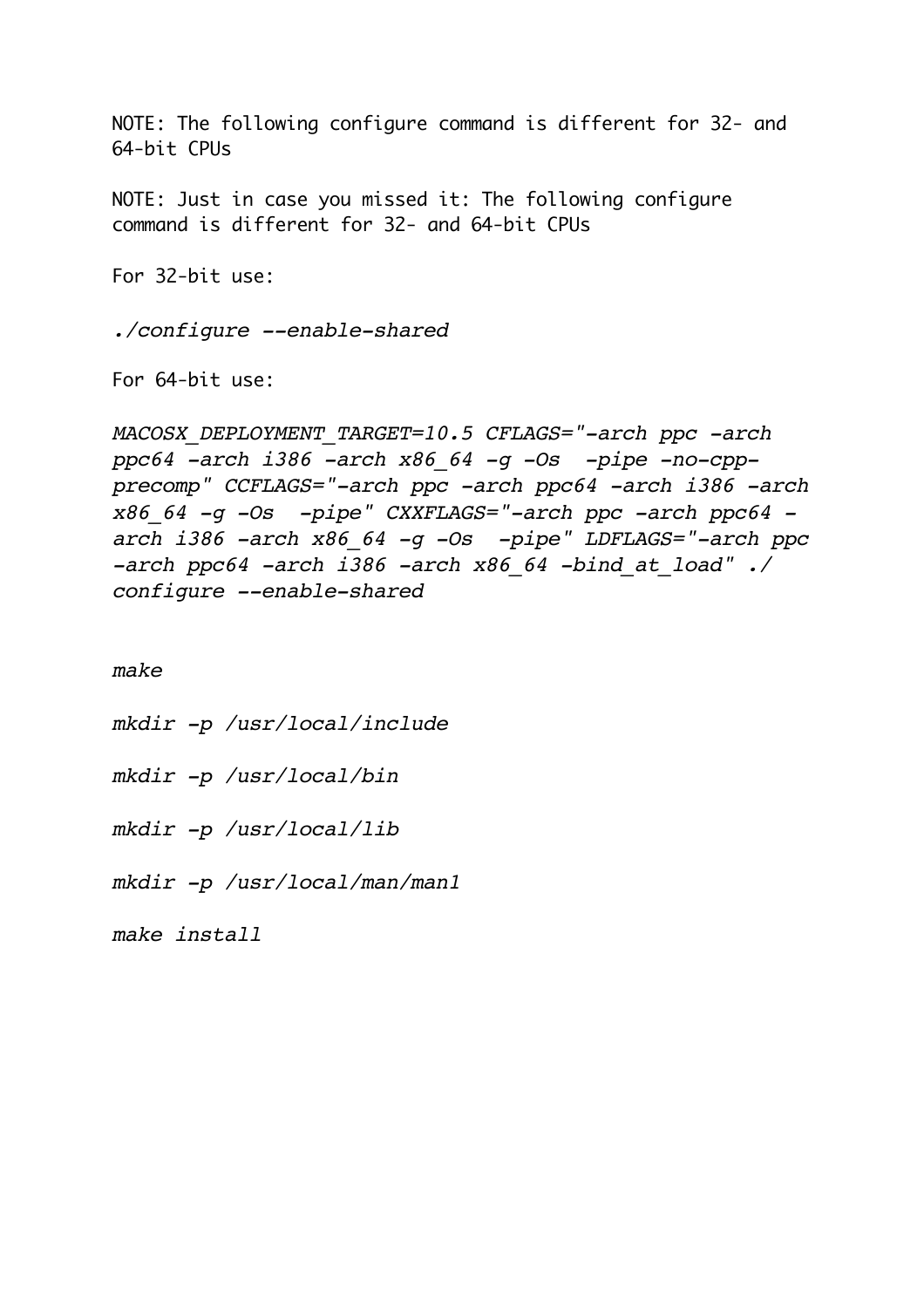### **4. - Getting and installing the GD Graphics Library extension (gd.so)**

This chapter will guide you through getting and installing the GD Graphics Library extension (gd.so).

So let's get going: Make sure you are logged in as root.

Install the GD Graphics Library extension by issuing the following commands (*in oblique type*). Issue them one after the other making sure you do not miss any dots or slashes. Lines wrapping without line spacing are a single command.

Note: For maximum compatibility, we will be downloading the needed PHP files from Apple's Darwin Sources.

*mkdir -p /SourceCache*

*cd /SourceCache*

*curl -O http://www.opensource.apple.com/source/ apache\_mod\_php/apache\_mod\_php-44.2/php-5.2.8.tar.bz2*

*tar xjf php-5.2.8.tar.bz2*

*cd /SourceCache/php-5.2.8/ext/gd*

*phpize*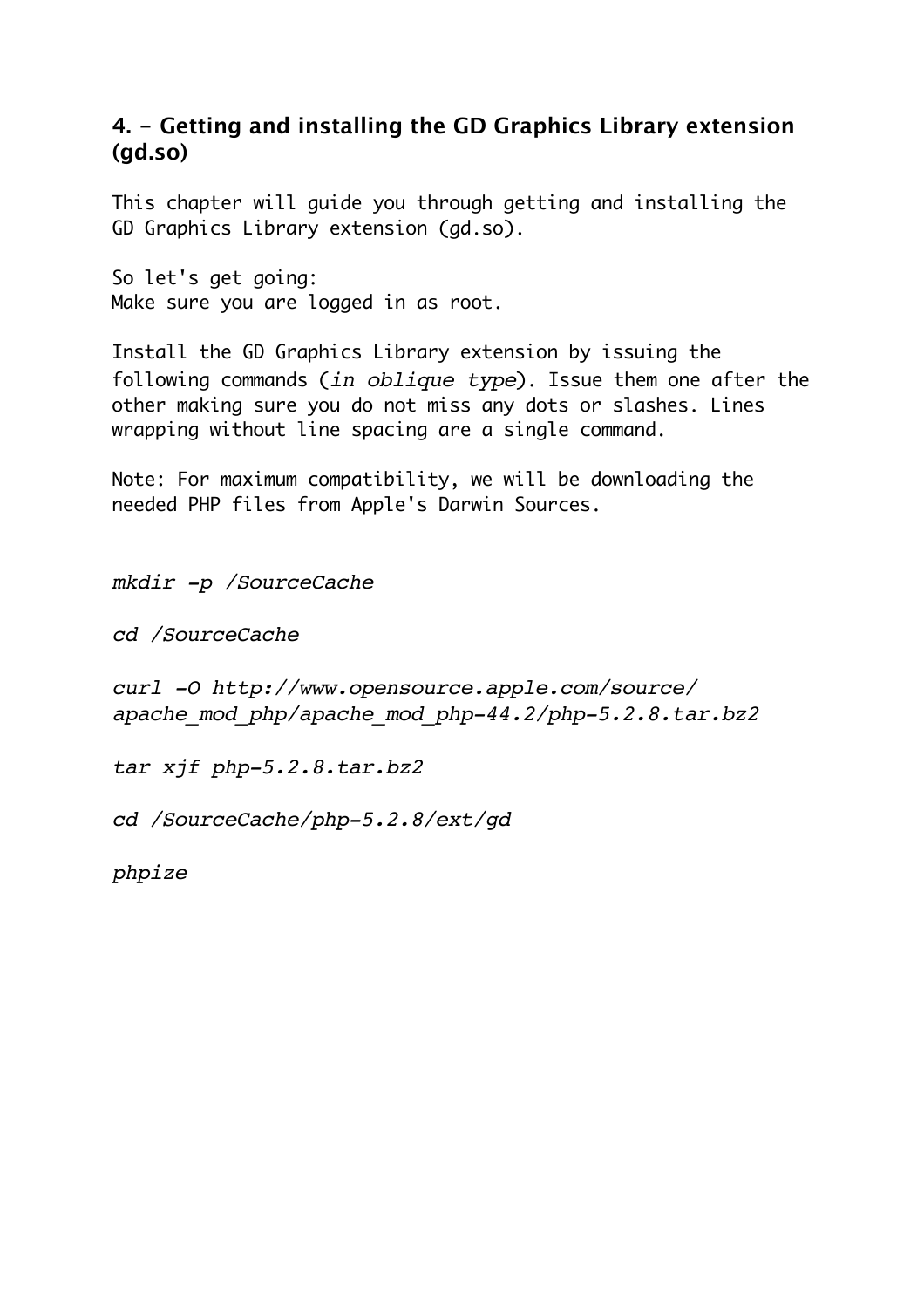NOTE: The following configure command is different for 32- and 64-bit CPUs

NOTE: Just in case you missed it: The following configure command is different for 32- and 64-bit CPUs

For 32-bit use:

*./configure --with-zlib-dir=/usr --with-jpeg-dir=/usr/ local/lib --with-png-dir=/usr/X11R6 --with-freetypedir=/usr/X11R6 --with-xpm-dir=/usr/X11R6*

For 64-bit use:

*MACOSX\_DEPLOYMENT\_TARGET=10.5 CFLAGS="-arch ppc -arch ppc64 -arch i386 -arch x86\_64 -g -Os -pipe -no-cppprecomp" CCFLAGS="-arch ppc -arch ppc64 -arch i386 -arch x86\_64 -g -Os -pipe" CXXFLAGS="-arch ppc -arch ppc64 arch i386 -arch x86\_64 -g -Os -pipe" LDFLAGS="-arch ppc -arch ppc64 -arch i386 -arch x86\_64 -bind\_at\_load" ./ configure --with-zlib-dir=/usr --with-jpeg-dir=/usr/ local/lib --with-png-dir=/usr/X11R6 --with-freetypedir=/usr/X11R6 --with-xpm-dir=/usr/X11R6*

*make*

*make install*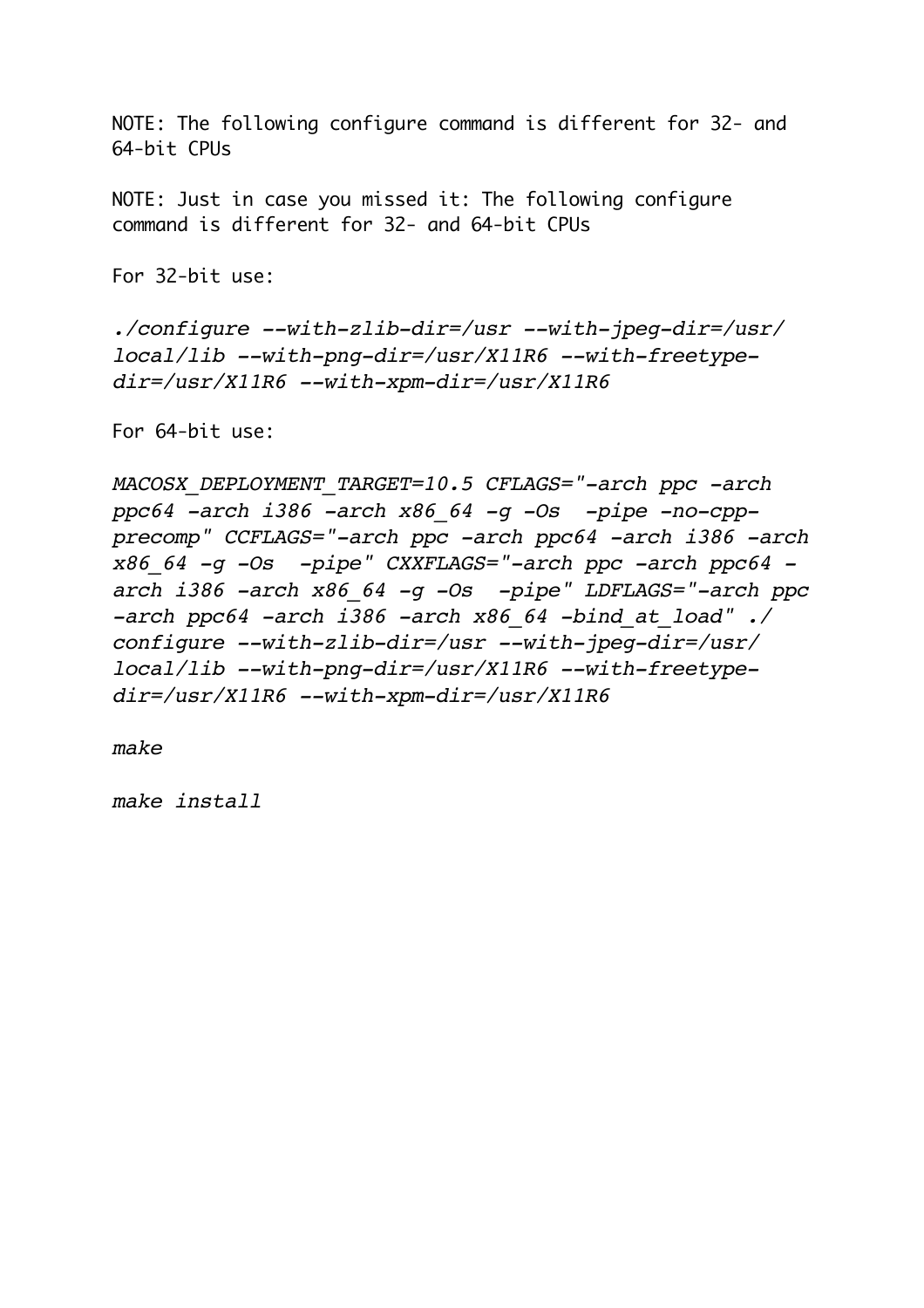The extension has now been built and installed. Next we need to make sure PHP is aware of it. To this purpose we need to add an instruction to /etc/php.ini. Apple's stock server installation does not come with a php.ini file. If you have NOT added one yourself, just issue the next command.

#### *echo extension=gd.so > /etc/php.ini*

If on the other hand you have already created your own /etc/ php.ini, make sure the following parameter is present and uncommented. If it isn't, add it:

#### *extension=gd.so*

Also, if you already had your own php.ini, make sure the *extension dir=* setting is not overriding any defaults. If in doubt, comment it out or point to the directory gd.so was installed into (usually */usr/lib/php/extensions/no-debug-non-zts-20060613*)

Now that everything is ready, we just restart our web server so that the extension gets loaded.

*apachectl graceful*

You are now all set and should have the GD and supporting libraries installed.

To verify this create a file called info.php with the following contents:

```
<?php 
phpinfo(); 
?>
```
When done, place it in an accessible directory of your webserver and call it through your browser. Detailed version and configuration information will be displayed. Among all the information, you should see a section called "gd" which should state "GD Support enabled"